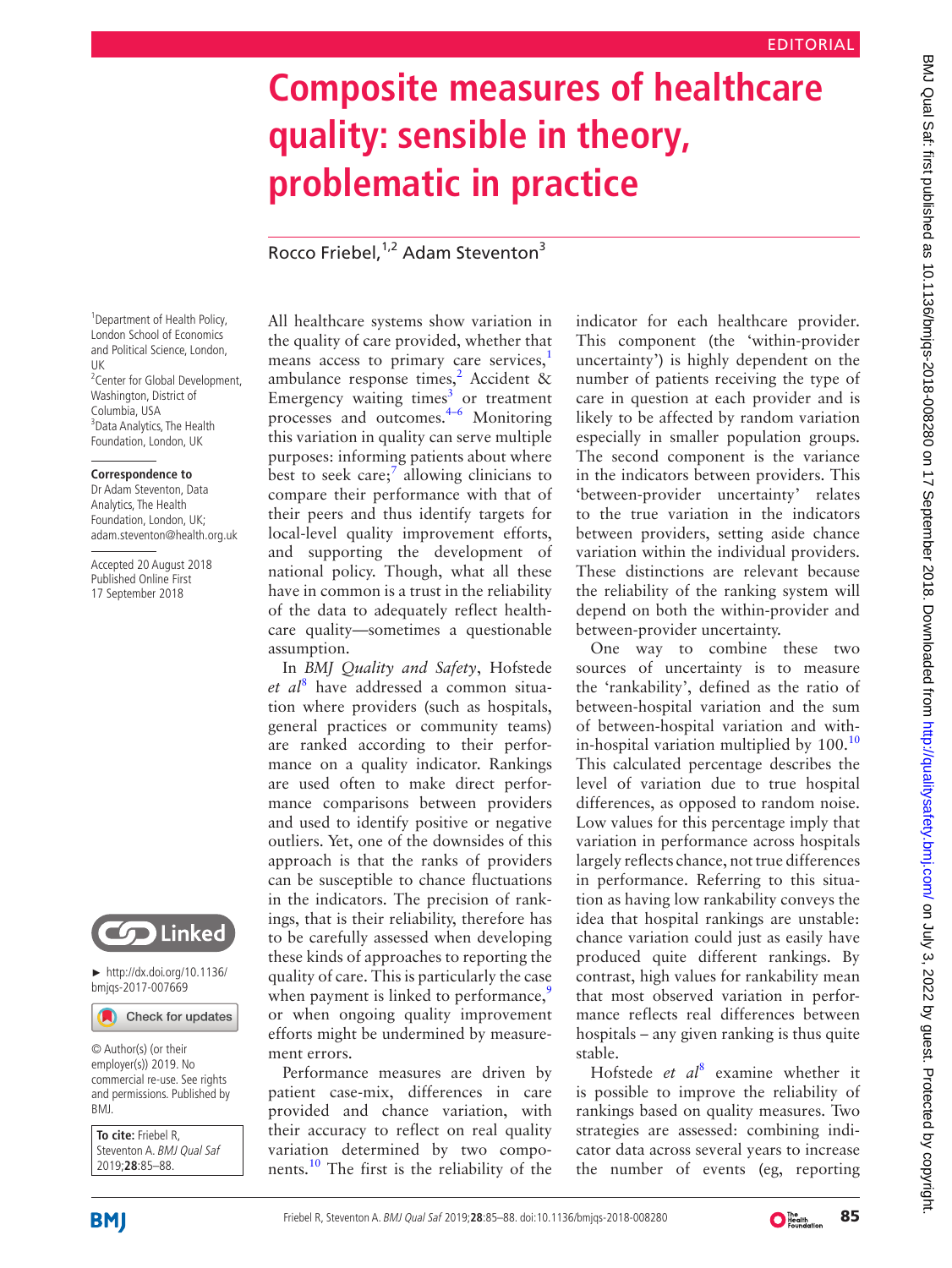readmission rates based on the number of admissions occurring over a multi-year period rather than a single year) or generating a composite measure by combining information from two or more quality indicators. Both approaches might improve the rankability – yet with some downsides in terms of the usefulness of the quality indicators, as we will return to discuss.

Hofstede and colleagues make use of Dutch National Medical Registration data for over half a million patients treated in 95 hospitals, containing indicators for in-hospital mortality, length of stay and 30-day readmission rates across 12 years. The authors considered a rankability ratio below 50% as low, between 50% and 75% as moderate and above 75% as high. Findings from the analysis show that both strategies--collecting individual indicators over multiple years or combining multiple indicators into a single composite--can significantly improve rankability compared with the use of any single outcome measure. Yet, composite measures showed greatest reliability of rankings in this study, and the authors conclude that composite measures provide more information and more reliable rankings than combining multiple years of individual indicators. But of course, there are other considerations which we now address.

### **What are the benefits of using composite measures?**

The focus on composite quality measures is timely because they are being used in many health systems: the Center for Medicare and Medicaid Services, for example, has introduced star ratings to measure the performance of Medicare Advantage Plans and Part D plans. Star ratings are available for five categories, covering aspects such as patient experience and access, while overall star ratings for drug plans are assigned across four categories, covering aspects such as drug safety.<sup>11</sup> In Germany, overall ratings are made publicly available for residential and domiciliary care homes, covering 59 and 34 single criteria across multiple quality dimensions, respectively.<sup>[12 13](#page-2-9)</sup>

The rationale for the adoption of composite measures is simple. Over the years, administrative data collected have become available and complemented by electronic medical records as well as disease-specific data from audits and registries. The result has been a proliferation of outcome measures, which can result in information overload. Composite measures can help condense this vast amount of information into a single indicator, which is easy to use and promises an overview of performance.[14](#page-3-1) Composite measures provide information that summarises a range of quality dimensions. This might be particularly helpful for patients, who tend to place great importance on several different aspects of quality, namely they want care that is effective, safe, patient centred and delivered compassionately.

#### **Limitations of composite measures**

The potential benefits of composite measures might be outweighed by their substantial limitations ([table](#page-1-0) 1). An independent review by the Health Foundation about approaches to measuring the quality of general practice in England discouraged the development and dissemination of composite scores.<sup>15</sup> One problem is that composite measures can lack the ability to signal changes in care quality that are specific enough to be the target of improvement projects. Quality improvement efforts are often directed towards a specific problem with care delivery and measured through a precisely defined set of indicators. Improvements against these indicators might not translate into changes in composite measures that also include information in other quality domains.

Another problem is that composite measures might pick up potential spillover effects. For example, a reduction in mortality can lead to a subsequent increase in hospital readmissions, since a greater proportion of patients now survive the initial hospital stay who

<span id="page-1-0"></span>

| Advantages and disadvantages of composite quality measures<br>Table 1 |                                                                                                                                                                                                                                            |                      |                                                                                                                                                                                                                                    |
|-----------------------------------------------------------------------|--------------------------------------------------------------------------------------------------------------------------------------------------------------------------------------------------------------------------------------------|----------------------|------------------------------------------------------------------------------------------------------------------------------------------------------------------------------------------------------------------------------------|
| <b>Advantages</b>                                                     |                                                                                                                                                                                                                                            | <b>Disadvantages</b> |                                                                                                                                                                                                                                    |
|                                                                       | Simple, avoiding information overload in light of the growing number of<br>performance indicators                                                                                                                                          |                      | Might not provide sufficient detail to enable practitioners to identify areas of need<br>for improvement, and it can also be challenging to attribute changes in composite<br>measures to specific quality improvement efforts     |
|                                                                       | Able to summarise information across several quality dimensions                                                                                                                                                                            |                      | Masks potentially important variations in quality, for example, if performance on<br>morbidity and mortality does not correlate with other dimensions such as the<br>patient experience                                            |
|                                                                       | $\blacktriangleright$ Improved rankability compared with the use of a single indicator, even if that<br>indicator is produced using data that span multiple years                                                                          |                      | $\blacktriangleright$ The weights attached to the individual indicators might not reflect their<br>importance to the users of the data, particularly if users place different values on<br>different aspects of care quality       |
|                                                                       | Helps overcome problems associated with small sample sizes for individual<br>quality indicators (eq, a small to medium hospital may have few deaths, but many<br>readmissions), analogous to their appeal in clinical trials <sup>20</sup> |                      | $\blacktriangleright$ The constituent indicators might have varying levels of robustness (eq. with<br>regard to gaming or coding practices), making it hard to assess the validity of the<br>composite measure                     |
|                                                                       |                                                                                                                                                                                                                                            |                      | $\blacktriangleright$ It can be challenging to adjust composite measures for differences in patient<br>characteristics between providers, when the relevant predictors can differ between<br>one constituent indicator to the next |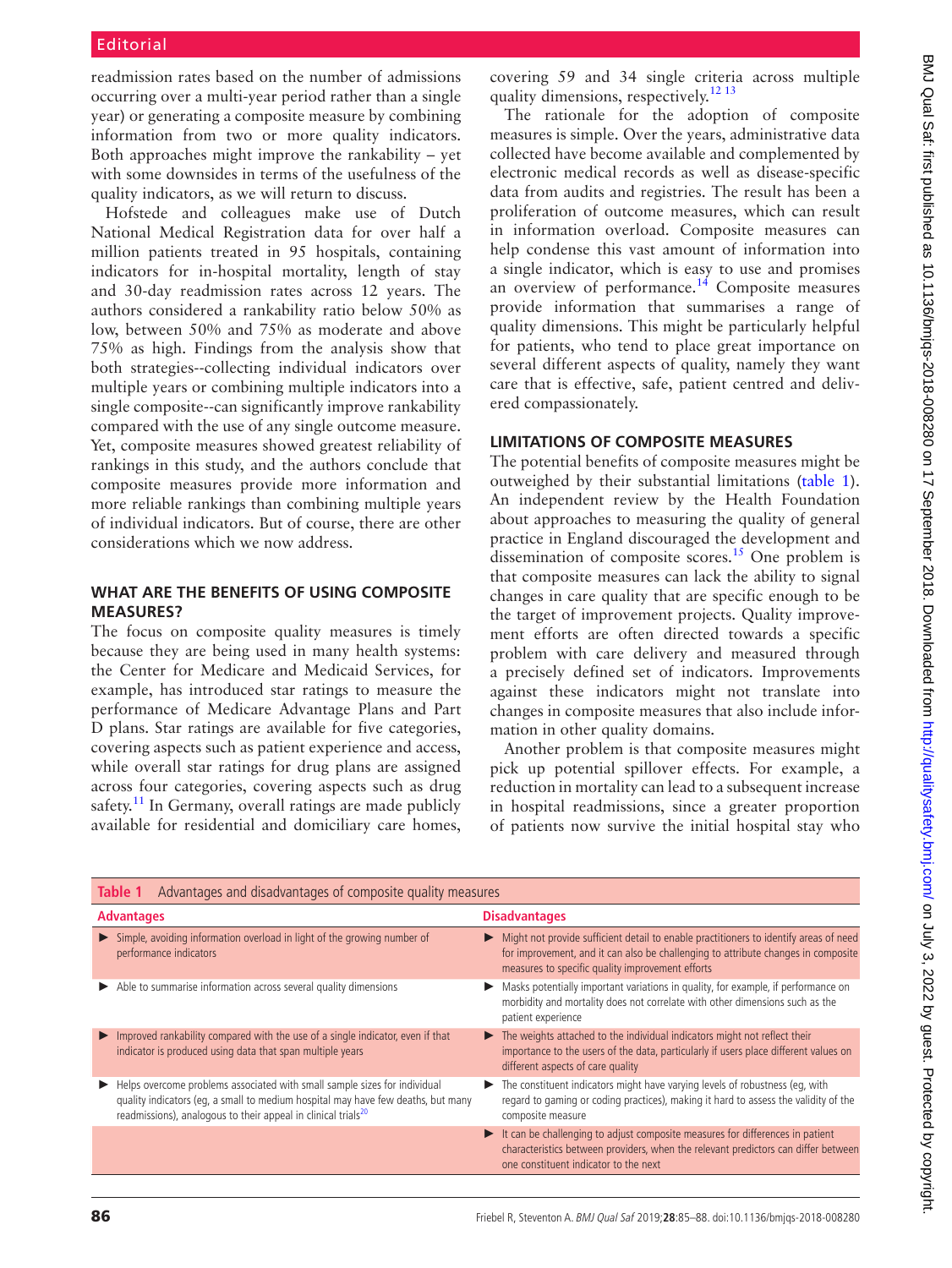would otherwise have died. If a composite measure was formed by combining data on mortality and readmission rates, then the two effects might be cancelled out. Another possible type of spillover effect occurs when improvements to one area of care come at the cost of deteriorations elsewhere, for example, due to limited resources. Although composite measures purport to offer a comprehensive and balanced view of quality across several domains, this is only possible if the requisite data are available, yet if data on some domains are missing, then those domains will not be reflected as well as they should be on the composite score, which is potentially misleading.

Of course, individuals and stakeholder groups might differ in their assessment about the relative importance of the constituent measures. For example, patients place a great value on receiving care that is delivered compassionately and in a timely manner,  $16$  while clinicians might sometimes place greater emphasis on the delivery of effective treatments. A key challenge in the use of composite measures is therefore the weighing of selected single outcome measures to reflect individual preferences, $17$  with different weighing methods being used such as equal, numerator and opportunity-based weighting, or weighting on expert judgement.<sup>18</sup> Importantly, to ensure the usability of composite measures, their construction and selection of outcome measures has to be guided by the overall purpose of their use and tailored towards the end user. Composite measures can be misleading when data on certain domains relevant to the end user are not available. Also, it might be challenging to adjust composite measures for confounders that can differ from one quality indicators to the next.

## **Conclusion**

Clinicians, healthcare managers and policymakers depend on reliable information to make judgements about the impact of past initiatives on quality, and to guide future improvements. Composite measures are a good idea in theory as they can provide a way to make sense of the growing number of measures on various aspects of care quality. The companion paper also found that a composite measure of in-hospital mortality, 30-day readmission and prolonged length of stay showed better rankability than did individual indicators for some important medical and surgical examples commonly subjected to performance measurement. Indeed, rankability, which describes the proportion of performance variation due to true differences rather than chance, represents an important technical consideration for any performance measure.

In practice, however, composite measures suffer from significant limitations because of missing data, complex causalities and difficulties setting the right weights to reflect individual preferences. Unless these limitations are addressed, for instance, through improving the transparency around the composite measures' inherent aims and limitations, or by allowing

users to adapt composites to reflect individual preference which could be aided through data visualisation tools, $19$  their main applications are likely to be about helping patients to decide where to go for care, rather than quality improvement. Producers of performance rankings might be better advised to combine data across multiple years to make impact assessments. Ultimately, though, as with any evaluation, the purpose of the quality measurement should determine the selection of the measure.

**Funding** The authors have not declared a specific grant for this research from any funding agency in the public, commercial or not-for-profit sectors.

**Competing interests** None declared.

**Patient consent** Not required.

**Provenance and peer review** Commissioned; internally peer reviewed.

#### **References**

- <span id="page-2-0"></span>1 Irving G, Neves AL, Dambha-Miller H, *et al*. International variations in primary care physician consultation time: a systematic review of 67 countries. *[BMJ Open](http://dx.doi.org/10.1136/bmjopen-2017-017902)* 2017;7:e017902.
- <span id="page-2-1"></span>2 National Audit Office, 2017. NHS ambulance services. [https://www.nao.org.uk/wp-content/uploads/2017/01/NHS-](https://www.nao.org.uk/wp-content/uploads/2017/01/NHS-AmbulanceServices.pdf)[AmbulanceServices.pdf](https://www.nao.org.uk/wp-content/uploads/2017/01/NHS-AmbulanceServices.pdf)
- <span id="page-2-2"></span>3 Giuntella O, Nicodemo C, Vargas-Silva C. The effects of immigration on NHS waiting times. *[J Health Econ](http://dx.doi.org/10.1016/j.jhealeco.2018.02.001)* 2018;58:123–43.
- <span id="page-2-3"></span>4 Friebel R, Hauck K, Aylin P, *et al*. National trends in emergency readmission rates: a longitudinal analysis of administrative data for England between 2006 and 2016. *[BMJ](http://dx.doi.org/10.1136/bmjopen-2017-020325)  [Open](http://dx.doi.org/10.1136/bmjopen-2017-020325)* 2018;8:e020325–10.
- 5 Friebel R, Hauck K, Aylin P. Centralisation of acute stroke services in London: impact evaluation using two treatment groups. *[Health Econ](http://dx.doi.org/10.1002/hec.3630)* 2018;27:722–32.
- 6 Friebel R, Dharmarajan K, Krumholz HM, *et al*. Reductions in readmission rates are associated with modest improvements in patient-reported health gains following hip and knee replacement in England. *[Med Care](http://dx.doi.org/10.1097/MLR.0000000000000779)* 2017;55:834–40.
- <span id="page-2-4"></span>7 Gutacker N, Siciliani L, Moscelli G, *et al*. Choice of hospital: which type of quality matters? *[J Health Econ](http://dx.doi.org/10.1016/j.jhealeco.2016.08.001)* 2016;50:230–46.
- <span id="page-2-5"></span>8 Hofstede SN, Ceyisakar IE, Lingsma HF. Ranking hospitals: do we gain reliability by using composite rather than individual indicators? *[BMJ Qual Saf](http://dx.doi.org/10.1136/bmjqs-2017-007669)* 2019;28:94–102.
- <span id="page-2-6"></span>9 Friebel R, Steventon A. The multiple aims of pay-forperformance and the risk of unintended consequences. *[BMJ](http://dx.doi.org/10.1136/bmjqs-2016-005392)  [Qual Saf](http://dx.doi.org/10.1136/bmjqs-2016-005392)* 2016;25:827–31.
- <span id="page-2-7"></span>10 van Dishoeck AM, Lingsma HF, Mackenbach JP, *et al*. Random variation and rankability of hospitals using outcome indicators. *[BMJ Qual Saf](http://dx.doi.org/10.1136/bmjqs.2010.048058)* 2011;20:869–74.
- <span id="page-2-8"></span>11 Centers for Medicare & Medicaid Services, 2018. Medicare star rating. [https://www.medicare.gov/find-a-plan/staticpages/](https://www.medicare.gov/find-a-plan/staticpages/rating/planrating-help.aspx) [rating/planrating-help.aspx](https://www.medicare.gov/find-a-plan/staticpages/rating/planrating-help.aspx) (accessed 25 Jul 2018).
- <span id="page-2-9"></span>12 Spitzenverband G, Pflegenoten. [https://www.gkv](https://www.gkv-spitzenverband.de/service/versicherten_service/pflegenoten_1/pflegenotenhinweise.jsp)[spitzenverband.de/service/versicherten\\_service/pflegenoten\\_1/](https://www.gkv-spitzenverband.de/service/versicherten_service/pflegenoten_1/pflegenotenhinweise.jsp) [pflegenotenhinweise.jsp](https://www.gkv-spitzenverband.de/service/versicherten_service/pflegenoten_1/pflegenotenhinweise.jsp) (accessed 9 Aug 2018).
- 13 Rechel B, McKee M, Haas M, *et al*. Public reporting on quality, waiting times and patient experience in 11 highincome countries. *[Health Policy](http://dx.doi.org/10.1016/j.healthpol.2016.02.008)* 2016;120:377–83.